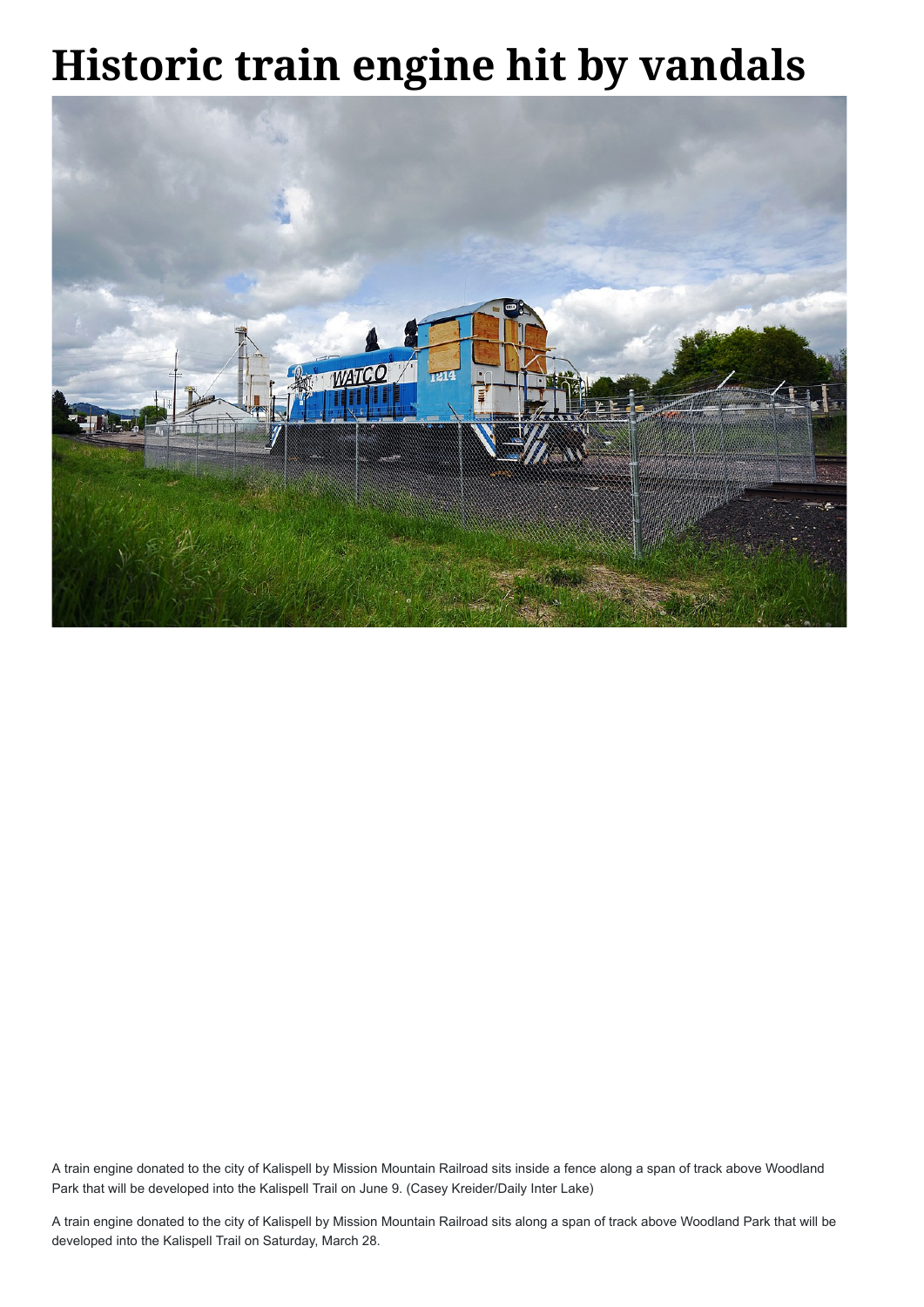```
Daily Inter Lake
|
June 13, 2020 1:00 AM
```
Sitting stationary along the defunct railroad track east of Kalispell, a decommissioned historic train engine doesn't have anywhere to go to escape vandalism.

In late March, Mission Mountain Railroad dedicated one of its out-of-use train engines to the city to use as a historical display along the long-awaited Kalispell Core Area Trail. But lately, the piece of transportation history has fallen victim to vandalism that has become prevalent in and around Woodland Park.

For several months, city officials have been contending with various acts of vandalism in Woodland Park, including destruction of benches and smearing mud—or possible something a little nastier—on the Community Spirit Monument in the park. Now the old Mission Mountain train engine, located on decommissioned tracks to the east of Fourth Avenue East, has also been tagged with spray paint, boarded up to keep visitors out and fenced off in an effort to preserve the locomotive.

"We kind of knew it would probably get vandalized," Kalispell Planning Director Jarod Nygren acknowledged. He said the location of the locomotive was carefully chosen based on input from community members and the Kalispell City Council before being put in its final resting place. They deliberated on the placement for about a year and a half before facing a "now or never" situation for the removal of the tracks in March.

Despite its current appearance, Nygren is optimistic further vandalism can be deterred for the locomotive as the trail starts to come to life.

## **Bret Anne Serbin** By

Nygren pointed out there will be a much lower likelihood of the train continuing to be vandalized when more foot traffic comes through the area once the trail is completed.

In the meantime, everything is going more or less according to plan with regards to safety measures to protect the engine. Nygren said they had always anticipated needing to board up and fence off the train until it can be refurbished and hopefully opened up to visitors.

Those developments will likely be left up to the responsibility of the community. Nygren and other

city officials would like to see the train refurbished, repainted and opened up for visitors to climb onto and into the car. He said they hope the engine can serve as a "recreational component" of the new trail, but restoring the train will probably become a project for a community group to undertake, rather than the city. Nygren reported there has been considerable community interest in revamping the train car in some capacity as the trail progresses, but the engine's future is still uncertain, for now.

"Ultimately, it's going to depend on how it gets restored," he explained.

Reporter Bret Anne Serbin may be reached at (406)-758-4459 or bserbin@dailyinterlake.com.

A train engine donated to the city of Kalispell by Mission Mountain Railroad sits inside a fence along a span of track above Woodland Park that will be developed into the Kalispell Trail on Tuesday, June 9. (Casey Kreider/Daily Inter Lake)

A train engine donated to the city of Kalispell by Mission Mountain Railroad sits inside a fence along a span of track above Woodland Park that will be developed into the Kalispell Trail on Tuesday, June 9. (Casey Kreider/Daily Inter Lake)